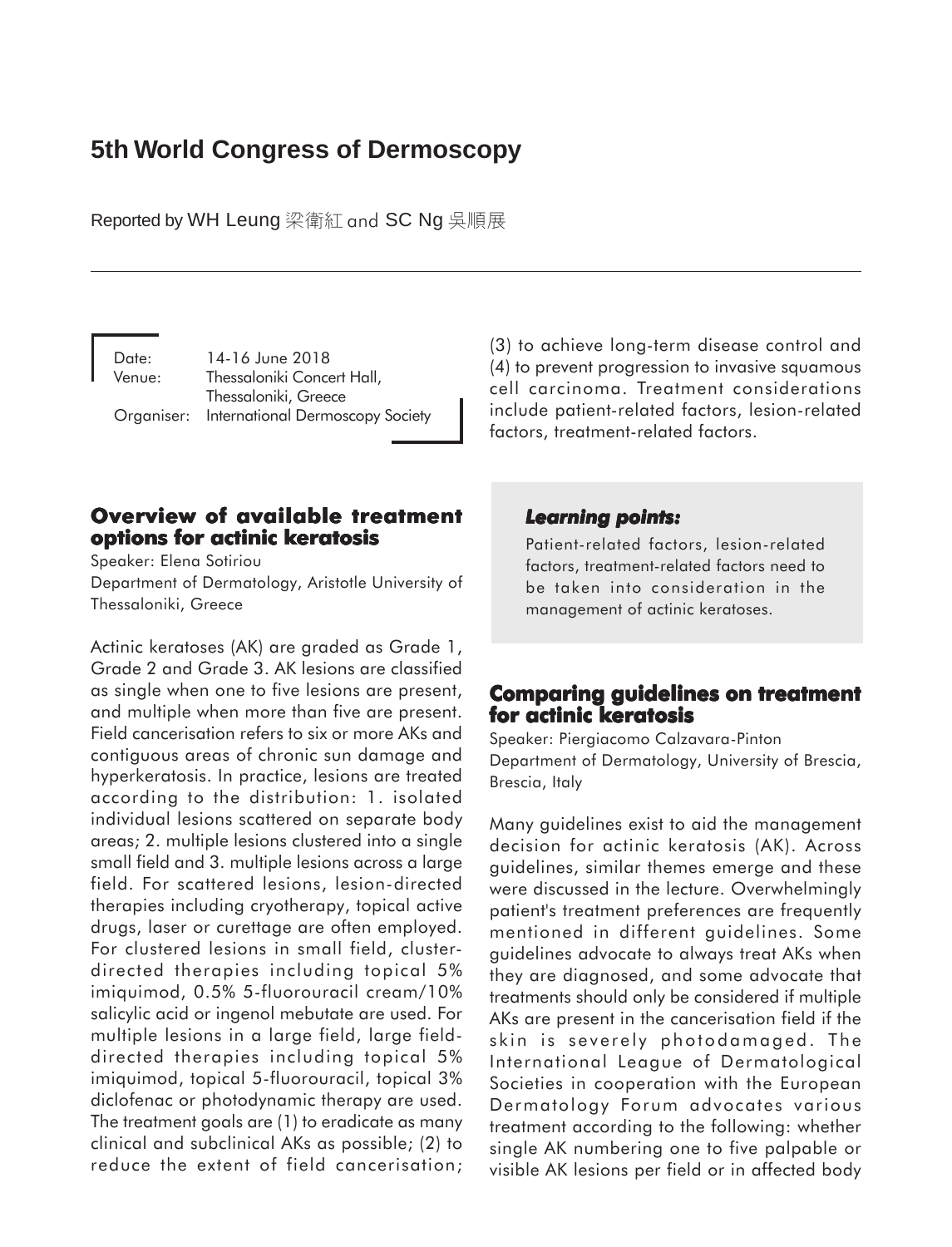regions are found, or whether multiple AK more than 5 lesions are found, or if field cancerisation has occurred. The British Association of Dermatologists advocate that individual treatment should be sub-divided into those that are lesion-directed, those which are fielddirected and those that are both lesion and fielddirected. Small field lesions are separated from large field lesions because of the cumulative cost of treatment, duration of treatment, and it varies according to the European Medicine Agency approval status of the drugs. Individual treatment factors to be considered include efficacy, degree of inflammation that the patient can tolerate, pain threshold, as well as the duration of treatment and a decision analysis approach is often undertaken.

## *Learning points: Learning*

Individual treatment factors need to be considered when treating AKs: the number of lesions, whether field cancerisation has occurred, efficacy, degree of inflammation that the patient can tolerate, pain threshold, as well as the duration of treatment.

## **Management of Bowen's disease**

Speaker: George Gaitanis

Department of Skin and Venereal Diseases, University of Ioannina Medical School, Ioannina, Greece

Squamous cell carcinoma in-situ, also known as Bowen's disease has invasive potential in 2 to 5% of non-genital cases. Photodynamic therapy is considered the treatment of choice in many cases. It can appear in patients with co-morbidities and involvement can be extensive. Therefore additional treatment approaches are needed. In transplant patients, it is a significant clinical problem. The British Association of Dermatology guidelines on management of Bowen's disease in 2014 were

reviewed. The recommendations take into account the size, number, affect site and expected healing potential when deciding on the modality of treatment (e.g. 5-flurorouracil, topical imiquimod, photodynamic therapy, cryotherapy, curettage, excision, radiotherapy, laser).

Combination therapy has recently been advocated. A 5-week regimen of immunocryosurgery in which a combination of imiquimod and cryosurgery is used in Bowen's disease. 5% imiquimod cream is applied locally for 5 weeks with cryotherapy administered on day 14. In a study observing 24 lesions, all 21 lesions with diameter <80 mm cleared after one immunocryosurgery cycle while the remaining three larger tumours cleared completely with two cycles. Overall 91.7% remained in complete remission at a median follow-up period of 24 months.

#### *Learning points: Learning points:*

The size, number, affect site and expected healing potential need to be taken into account when deciding on treatment for Bowen's disease. Combination therapy has also recently been advocated.

# **Acral naevi naevi**

Speaker: Masaru Tanaka Keio University, Japan

The basic dermoscopy patterns of acral melanocytic lesions with reference to acral skin furrows, ridges and eccrine duct openings include:

- i) Parallel furrow pattern: Acral naevus.
	- Variants: single solid line, single dotted line, double solid line, double dotted line, crista dotted, crista reticulated, tram-like, fine parallel lines.
- ii) Lattice-like pattern: Acral naevus.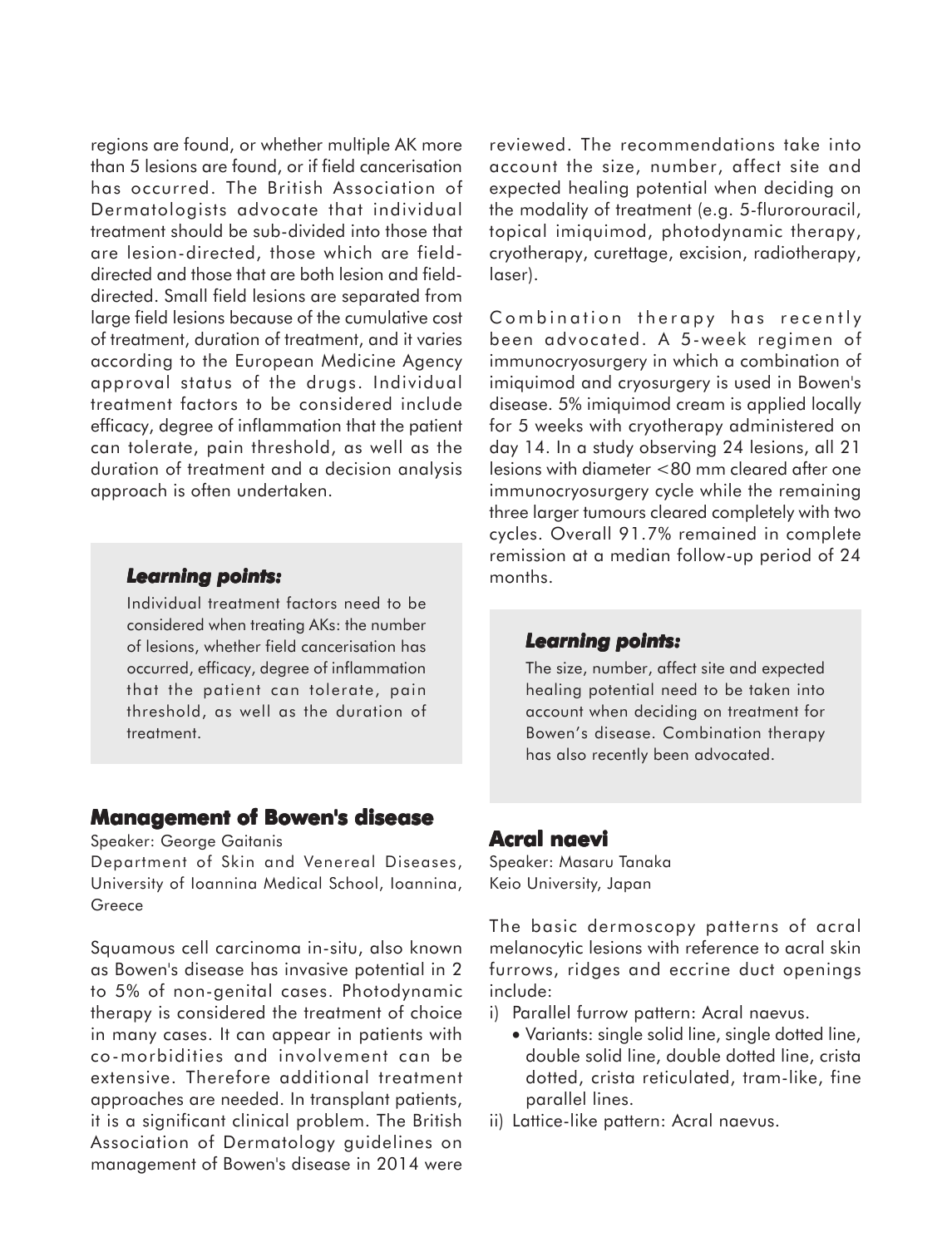- iii) Fibrillar pattern: Acral naevus.
	- Exclusively seen on weight-bearing areas as a horizontal displacement of horny layer by body weight makes melanin column slanting.
	- Each fibril corresponds to the melanin column in the horny layer and is similar in length.
	- Beware that short fibrillary pattern often resembles a parallel ridge pattern and sequential oblique-view dermoscopy images will reveal the convergence of fibrillary pattern into a parallel furrow pattern, thus differentiating melanocytic naevus from acral melanoma.
- iv) Parallel ridge pattern: Acral melanoma.

#### *Learning points: Learning*

The short fibrillary pattern often resembles the parallel ridge pattern and continuous oblique-view dermoscopy images enables the convergence of a fibrillary pattern into a parallel furrow pattern to be seen thus differentiating melanocytic naevus from acral melanoma.

## **Acral melanoma**

Speaker: Yaei Togawa Chiba University, Japan

The number of melanoma patients in Japan from 2005 to 2013 was 2,978 with 1237 (42%) cases of acral lentiginous melanoma. Advanced stage (III, IV) melanoma presenting at the first time visit was 33% in Japan, compared to 13% (stage III: 9%; IV: 4%) in the United States.

A revised two-step algorithm for dermoscopy examination was proposed to facilitate earlier diagnosis of melanoma. The first step was the criteria of melanocytic (L1, 6, 7) / nonmelanocytic lesion (L2 to 5) and second step was to consisted of pattern analysis, ABCD rules, Menzies methods, 7-point checklist, CASH methods or Kittler methods.

In pattern analysis, 'parallel ridge pattern' and 'irregular diffuse pigmentation' had a sensitivity of 86% and 85.4% for melanoma, as well as a specificity of 99% and 96.6%. According to an International Dermoscopy Society study in 2013, parallel furrow pattern, bizarre pattern, and diffuse pigmentation with variable shades of brown had the highest prevalence among 167 acral lesions (including 66 melanomas) in its Caucasian subjects, and lesions with a diameter >1 cm were more likely to be melanoma. As a benign pattern (e.g. parallel furrow pattern and its variant) is sometimes present in early acral melanoma, an acral lesion should be evaluated for the presence of malignant patterns. Dermoscopic features such as the characteristics of the ridge pattern, size of the lesion can help decide on subsequent management.

In Dr. Togawa's hospital, 214 melanoma patients accounted for 12% of skin cancers (N=2,300) in 10-year duration. Among them, 103 (48.1%) were acral melanoma including 33 cases of nail melanoma (32.0%). The prevalence of parallel ridge pattern was noted to be 66.7% in 93 patients with acral melanoma, while regression structures and irregular diffuse pigmentation were seen in 46.9% and 43.8% respectively. In the 33 cases of nail melanoma, specific findings were irregular lines and bands (62.5%), Hutchinson sign (56.3%), nail destruction (50%), micro-Hutchinson sign (50%) and triangular sign (18.8%).

#### *Learning points: Learning points:*

One should evaluate an acral lesion for the presence of malignant patterns first, as early acral melanoma may sometimes show the parallel furrow pattern or its variants.